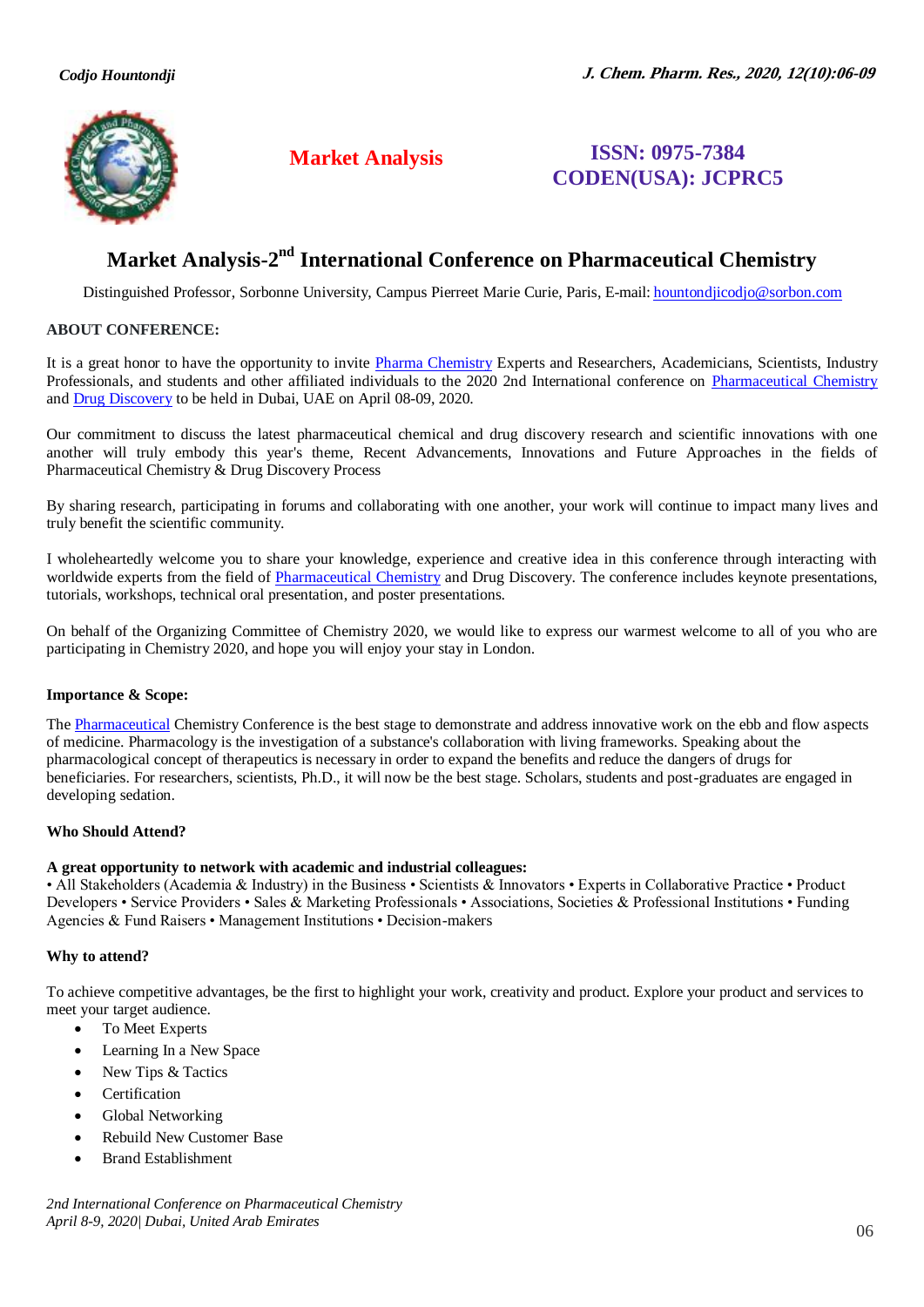### *Codjo Hountondji*

#### https://infectiousmeet.conferenceseries.com/registration.php

# **Global Business & Research Value:**

OTC, generic, highly non-exclusive and restrictive drugs can be characterized on the worldwide market for prescription synthetic substances. During the figure time frame pursued by conventional and OTC section, the restrictive portion of medication is used to drive the worldwide pharmaceutical synthetic concoctions showcase. The market for pharmaceutical excipients is driven by factors such as the developing pharmaceutical industry combined with headways in useful excipients, increased selection of vaginal medicines, and expanded use of biopharmaceuticals.

#### **Global Pharmaceutical Chemicals Market: Key Research Aspects:**

The report includes profiles of major organizations involved in the marketing of artificial drug concoctions worldwide. BASF SE, Dishman Group, Johnson Matthey, Lonza Group, Lanxess, Vertellus Holdings LLC, Jubilant Life Sciences Ltd, and Porton Fine Chemicals are key players in the global advertising of pharmaceutical synthetic substances. Market players are profiled in terms of attributes, such as organizational description, money-related analysis, market methodologies, and on-going changes.

#### **Global Pharmaceutical Chemicals Market: Competitive Landscape:**

#### **Pharmaceutical chemicals Market: Type Analysis**

- Solvents
- Reagents/Catalysts
- KSMs/intermediates
- Building blocks for APIs/Advanced intermediates

#### **Pharmaceutical chemicals Market: Drug Type Analysis**

- OTC
- Generic
- Super generic
- Proprietary

# **Pharmaceutical Chemistry Universities Worldwide:**

# **Pharmaceutical Chemistry Universities in USA:**

- Ohio State University-Main Campus
- University of Washington-Seattle Campus
- Purdue University-Main Campus
- University of Minnesota
- University at Buffalo
- New Jersey Institute of Technology
- University of Iowa
- Duquesne University
- University of Dayton
- University of Illinois at Chicago
- University of Utah
- University of Houston
- University of Rhode Island
- The University of Montana
- Cleveland State University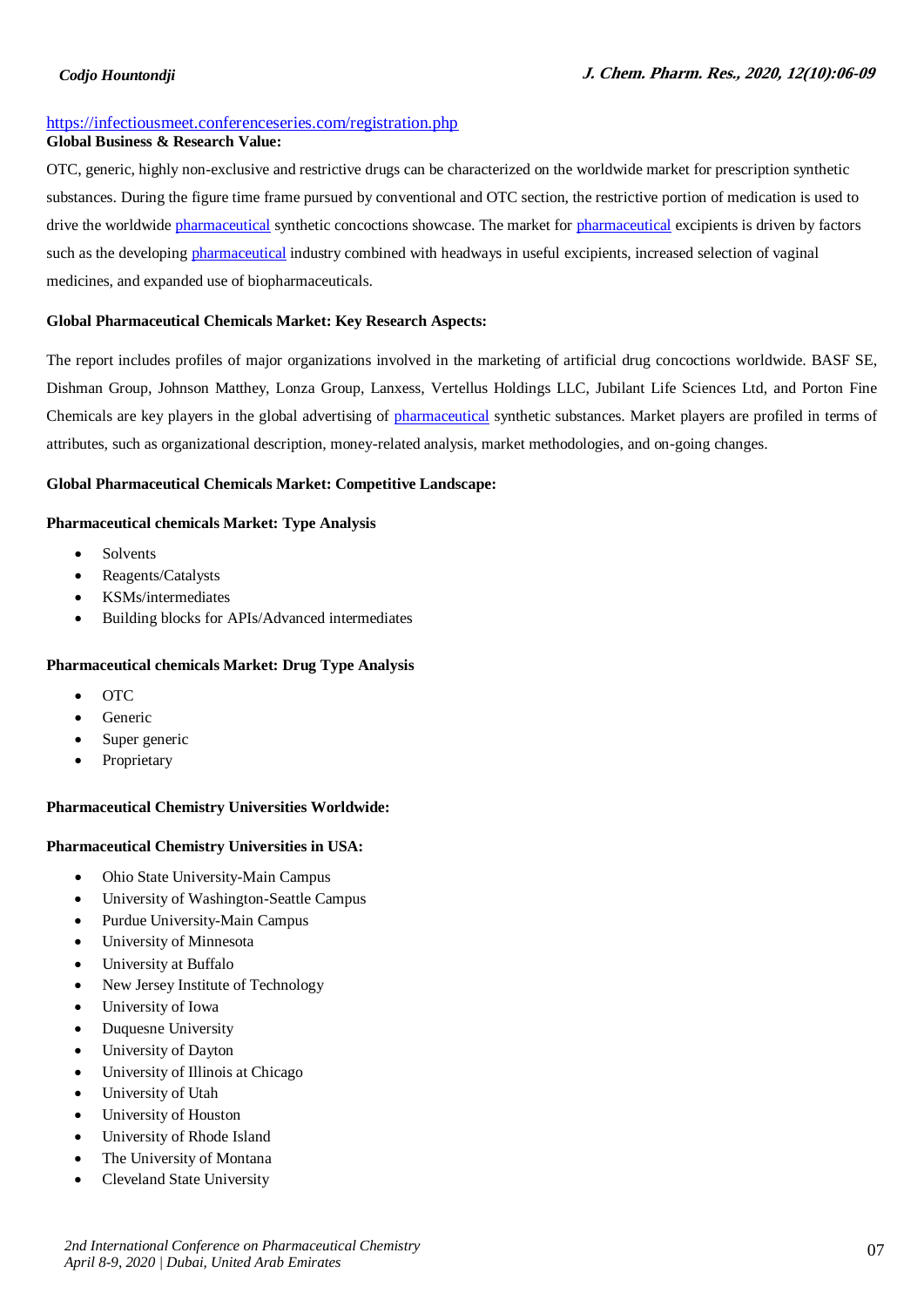#### **Pharmaceutical Chemistry Universities in Europe:**

- Goethe University Frankfurt, Germany
- Joseph Fourier University, France
- University of Bologna, Italy
- Aston University, United Kingdom
- University of Barcelona, Spain
- Humboldt University of Berlin, Germany
- University of Hamburg, Germany
- Leipzig University, Germany
- University of Marburg, Germany
- University of Bristol, UK
- University of Liverpool, UK
- Kingston University, UK
- University of Aix-Marseille, France

# **Pharmaceutical Chemistry Universities in Asia:**

- Pusan National University, Singapore
- Fukuyama University, Japan
- Gulf Medical University, United Arab Emirates
- University of Tokyo, Japan
- National University of Singapore, Singapore
- United Arab Emirates University, UAE
- Fujita Health University, Japan
- University of Hong Kong, Hong Kong
- University Putra Malaysia, Malaysia
- Tel Aviv University, Israel
- Osaka University, Japan
- The University of Sydney, Australia

# **Pharmaceutical Chemistry Societies Worldwide:**

# **Pharmaceutical Chemistry Societies in USA:**

- American Association of Colleges of Pharmacy
- American Pharmacists Association
- American Society for Pharmacy Law
- American Society of Consultant Pharmacists
- American Society of Health-System Pharmacists
- Professional Compounding Centres of America
- American College of Clinical Pharmacy
- American Academy of Veterinary Pharmacology and Therapeutics
- American Board of Clinical Pharmacology
- American College of Clinical Pharmacology
- American College of Neuropsychopharmacology
- American Society for Clinical Pharmacology and Therapeutics
- American Society of Clinical Psychopharmacology
- American Society for Pharmacology and Experimental Therapeutics

# **Pharmaceutical Chemistry Societies in Europe:**

*2nd International Conference on Pharmaceutical Chemistry April 8-9, 2020| Dubai, United Arab Emirates*